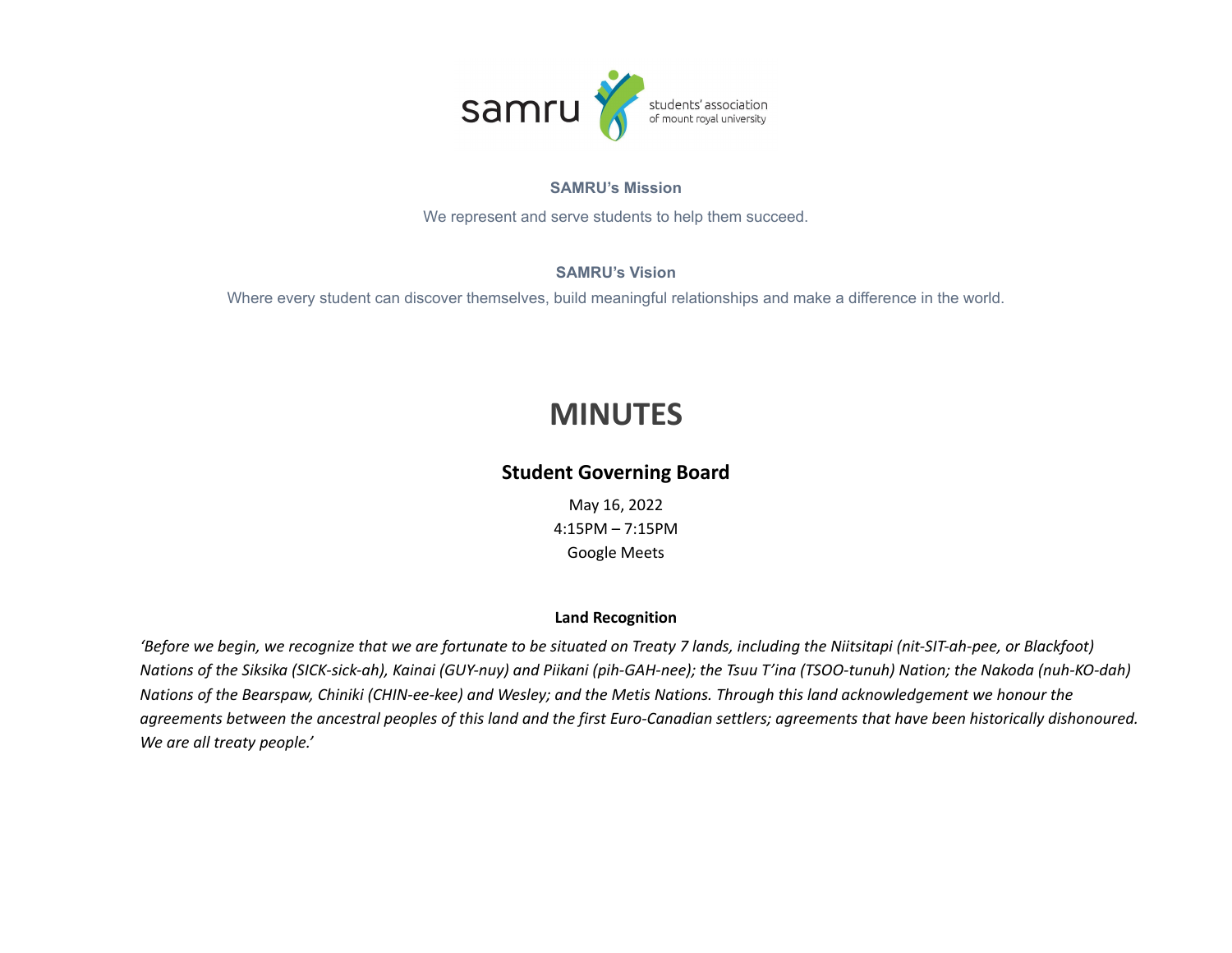

## **Present: Governors (voting)** Taylor Amy (Speaker) Nancy Tran Leah Hart Andrea Barlaan Christian Kindrachuk Arooba Siqqidui Nic Savage Sophie Piche Tristalyn GiVogue Avery McLellan Michelle Gladue (part)

### **SAMRU Support (non-voting):** Joseph Nguyen (Representation Executive Council President) Pat Cochrane (Governance Coach) Brian Walters (Executive Director) Megan Borg (Governance Manager, scribe)

#### **Regrets**

Erin Hepburn Michaela Butt Ashley Hjorth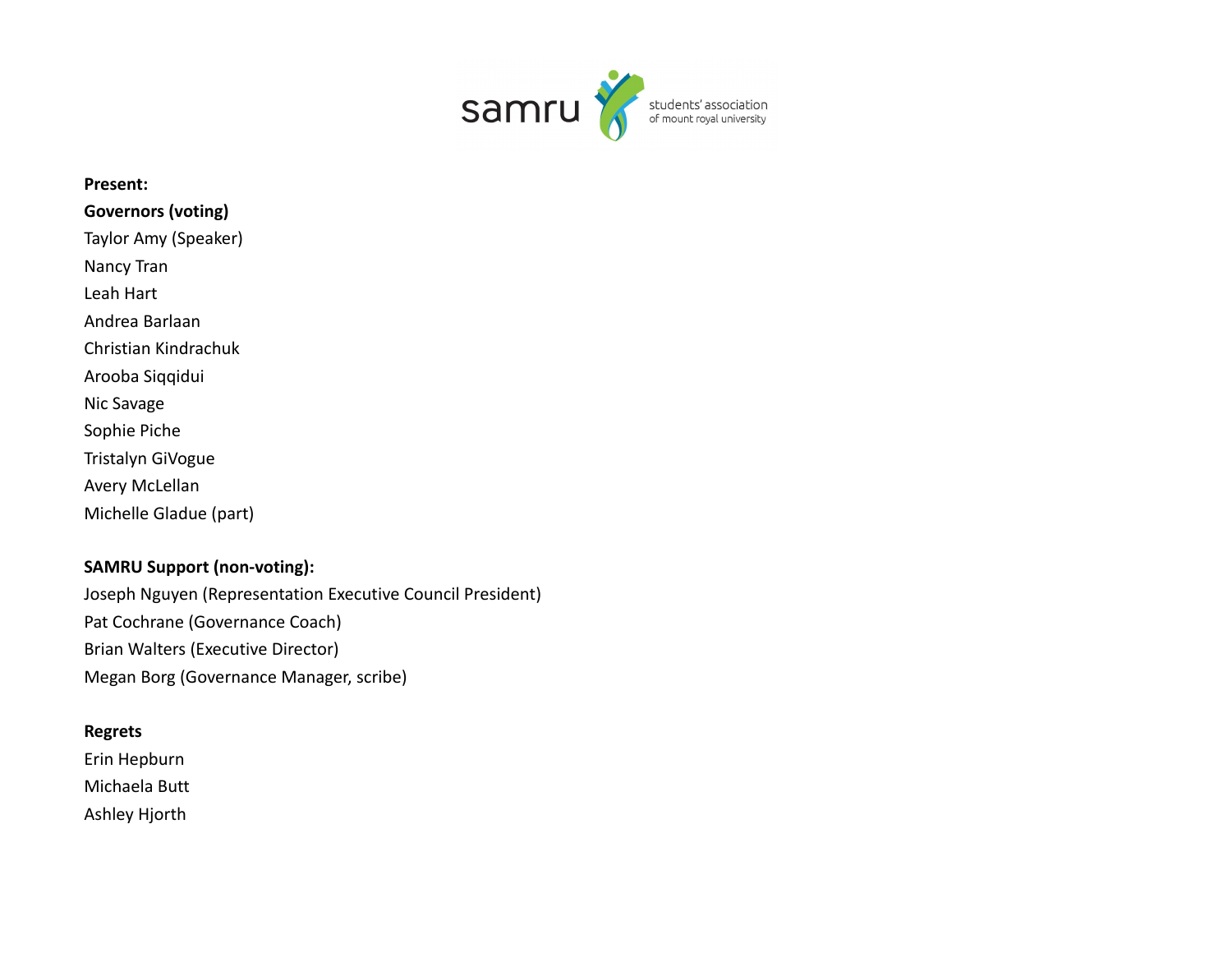

| <b>Topic</b>                                    | <b>Recommended Motion(s)</b>                                                                                    | <b>Discussion</b>                                                                                                                                                                                                                                 |
|-------------------------------------------------|-----------------------------------------------------------------------------------------------------------------|---------------------------------------------------------------------------------------------------------------------------------------------------------------------------------------------------------------------------------------------------|
|                                                 |                                                                                                                 |                                                                                                                                                                                                                                                   |
|                                                 |                                                                                                                 |                                                                                                                                                                                                                                                   |
| <b>Speaker</b><br>Appointment                   | Motion: To appoint Governor Amy as Speaker for the May<br>16, 2022 Board meeting.<br>Kindrachuk/Hart<br>Carried |                                                                                                                                                                                                                                                   |
| <b>Land Recognition</b>                         | Governor Amy recited the Land Recognition.                                                                      |                                                                                                                                                                                                                                                   |
| Approval of<br>Agenda                           | Motion: To approve the agenda.<br>Hart/Tran<br>Carried                                                          |                                                                                                                                                                                                                                                   |
| <b>Approval of</b><br><b>Consent Agenda</b>     | Motion: To approve the consent agenda.<br>Kindrachuk/Hart<br>Carried                                            |                                                                                                                                                                                                                                                   |
| <b>Board Professional</b><br><b>Development</b> | Governance Coach Cochrane gave a presentation to the Board on voting.                                           |                                                                                                                                                                                                                                                   |
|                                                 | Summary:<br>of the Board, the decision is recorded in the minutes.                                              | Board decisions: occur at regular board meetings and/or special board meetings; not outside of these, SAMRU bylaws note<br>that a quorum of 55% is required for meetings to proceed, motions must be moved and seconded, the vote is the decision |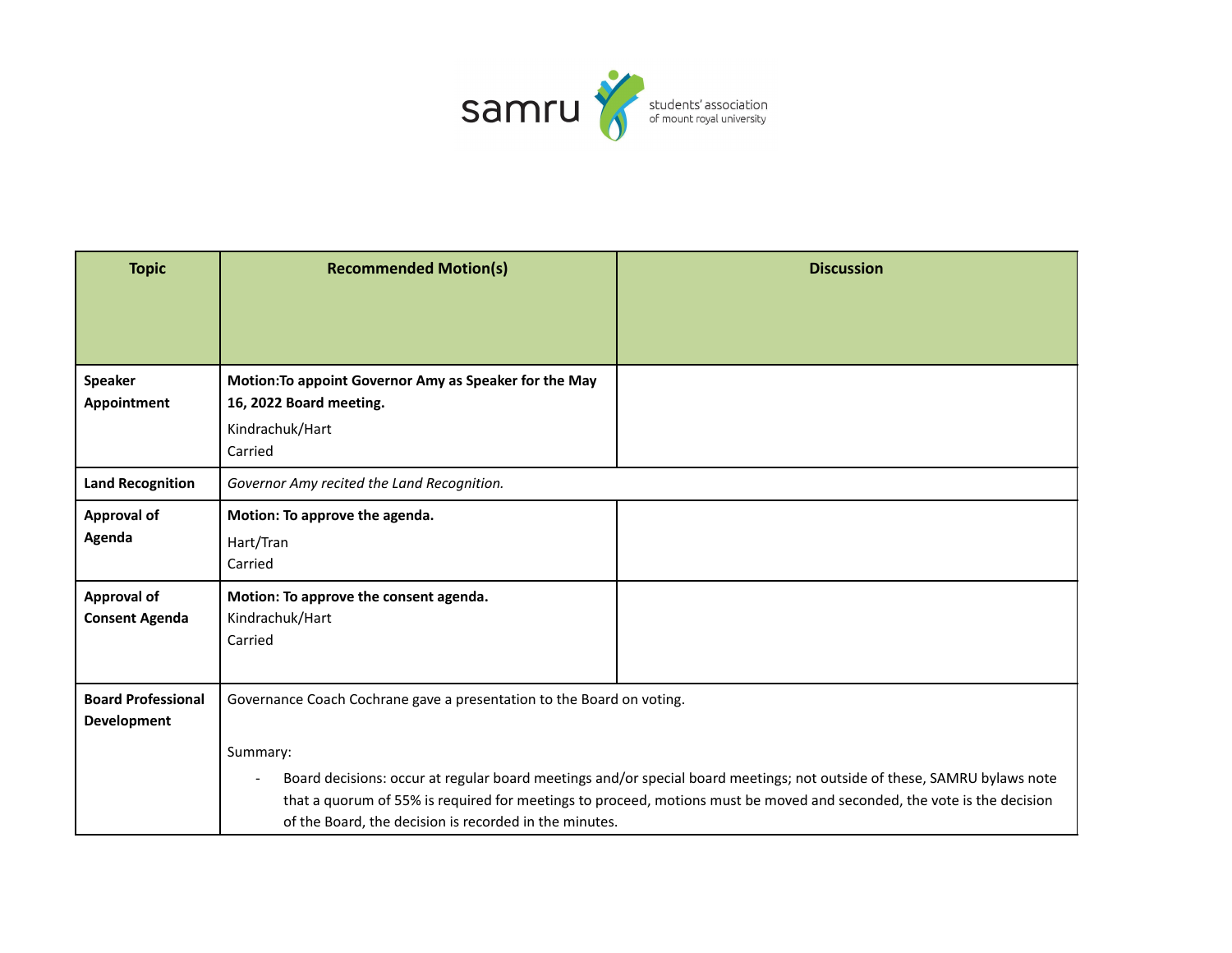

|                                            | the decision<br>by a motion requesting specific, additional information.<br>Speaker will request a reason for abstention. | Board motions and reports: must contain background information that is sufficient to understand an issue and to vote,<br>include clear wording, has been moved (the mover needs to speak affirmatively about the motion) and seconded (seconders<br>do not been to agree with the content of the motion but should believe there is value in considering the motion), provide an<br>opportunity for questions and debate and amendments, must include a vote (decision), and be recorded in the minutes.<br>Board decisions/individual actions: boards voting as a group make the decisions, individual members' voices do not make<br>Board Member's tools for voting: 1. Call the previous question (use when Board discussion are getting circular, repetitive).<br>The motion requires a mover, seconder, then a vote. Also known as "call the question". 2. Postpone to a certain time (usually<br>the next regular meeting). Use when you believe a member or Board does not have sufficient information to make a good<br>decision or more pressing business needs to be attended to. This requires a mover, seconder, and a vote. It is often followed<br>Board members have a duty to vote. Abstentions are noted in the SAMRU bylaw when there is a conflict of interest. The |  |
|--------------------------------------------|---------------------------------------------------------------------------------------------------------------------------|-----------------------------------------------------------------------------------------------------------------------------------------------------------------------------------------------------------------------------------------------------------------------------------------------------------------------------------------------------------------------------------------------------------------------------------------------------------------------------------------------------------------------------------------------------------------------------------------------------------------------------------------------------------------------------------------------------------------------------------------------------------------------------------------------------------------------------------------------------------------------------------------------------------------------------------------------------------------------------------------------------------------------------------------------------------------------------------------------------------------------------------------------------------------------------------------------------------------------------------------------------------------------------------------|--|
| Governor                                   | Motion: To appoint the following as Governors effective                                                                   | Governor Amy reported the following on behalf of the work group:                                                                                                                                                                                                                                                                                                                                                                                                                                                                                                                                                                                                                                                                                                                                                                                                                                                                                                                                                                                                                                                                                                                                                                                                                        |  |
| <b>Recruitment Work</b>                    | June 13, 2022 to June 30, 2024:                                                                                           | 8 candidates interviewed, 4 are being brought forward for                                                                                                                                                                                                                                                                                                                                                                                                                                                                                                                                                                                                                                                                                                                                                                                                                                                                                                                                                                                                                                                                                                                                                                                                                               |  |
| Group                                      | 1. Akash Parmar                                                                                                           | consideration.                                                                                                                                                                                                                                                                                                                                                                                                                                                                                                                                                                                                                                                                                                                                                                                                                                                                                                                                                                                                                                                                                                                                                                                                                                                                          |  |
|                                            | 2. Noel Ormita                                                                                                            |                                                                                                                                                                                                                                                                                                                                                                                                                                                                                                                                                                                                                                                                                                                                                                                                                                                                                                                                                                                                                                                                                                                                                                                                                                                                                         |  |
|                                            | 3. Sundus Baig                                                                                                            |                                                                                                                                                                                                                                                                                                                                                                                                                                                                                                                                                                                                                                                                                                                                                                                                                                                                                                                                                                                                                                                                                                                                                                                                                                                                                         |  |
|                                            | 4. Rafael Hernandez Alarcon                                                                                               |                                                                                                                                                                                                                                                                                                                                                                                                                                                                                                                                                                                                                                                                                                                                                                                                                                                                                                                                                                                                                                                                                                                                                                                                                                                                                         |  |
|                                            | Hart/Siddiqui                                                                                                             |                                                                                                                                                                                                                                                                                                                                                                                                                                                                                                                                                                                                                                                                                                                                                                                                                                                                                                                                                                                                                                                                                                                                                                                                                                                                                         |  |
|                                            | Carried                                                                                                                   |                                                                                                                                                                                                                                                                                                                                                                                                                                                                                                                                                                                                                                                                                                                                                                                                                                                                                                                                                                                                                                                                                                                                                                                                                                                                                         |  |
| <b>Speaker Hiring</b><br><b>Work Group</b> | Motion: To appoint Governor Hart to the Speaker Hiring<br><b>Work Group.</b><br>Tran/Kindrachuk<br>Carried                | Governor Amy reported the following on behalf of the work group:<br>Three applications received; two interviews completed<br>The group is not bringing forward a candidate for the Board<br>to consider so will continue with the recruitment process.                                                                                                                                                                                                                                                                                                                                                                                                                                                                                                                                                                                                                                                                                                                                                                                                                                                                                                                                                                                                                                  |  |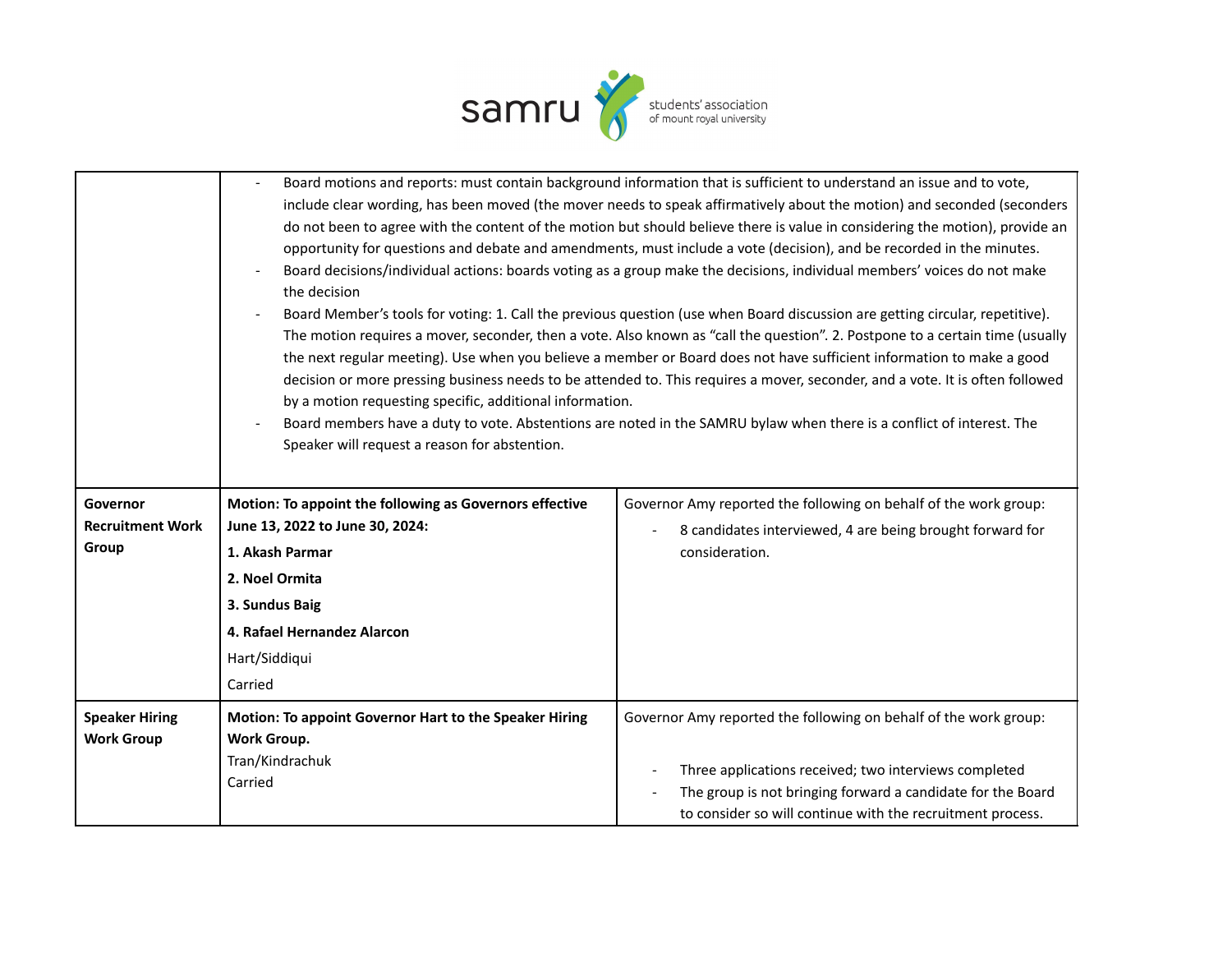

|                                                                                                               |                                                                        | Looking for an additional Governor to sit on the hiring<br>committee. Would like a current Governor instead and not<br>one of the incoming.                                                                                                                                                                                                                                                                                                         |
|---------------------------------------------------------------------------------------------------------------|------------------------------------------------------------------------|-----------------------------------------------------------------------------------------------------------------------------------------------------------------------------------------------------------------------------------------------------------------------------------------------------------------------------------------------------------------------------------------------------------------------------------------------------|
| <b>Speaker Job</b><br><b>Manual</b>                                                                           | Motion: To approve the Speaker Job Manual.<br>Hart/McLellan<br>Carried | ED Walters provided the following information:<br>Last reviewed in August 2019<br>Most of the changes are housekeeping, but hours have been<br>revised to reflect data collected the last few years, virtual<br>meeting stuff has been added, and responsibilities have been<br>updated.                                                                                                                                                            |
| <b>REC 2022-23</b><br><b>Elections CRO</b><br><b>Report &amp;</b><br><b>Ratification of</b><br><b>Results</b> |                                                                        | Governor Gladue joined the meeting.<br>ED Walters provided the following information:<br>Elections are operated by an independent Chief Returning<br>Officer<br>This is a confirmation that the elections were undertaken on<br>the direction of the Board.<br>No issues were reported by the CRO during this election,<br>although there was only one contested position for this<br>election.<br>The CRO reported that the election ran smoothly. |
|                                                                                                               |                                                                        | Discussion:<br>Question re: abstention - means that they opened the ballot<br>but did not vote for that particular position.<br>Governor Amy shared some information that he received<br>from students in a forum regarding the REC elections and REC                                                                                                                                                                                               |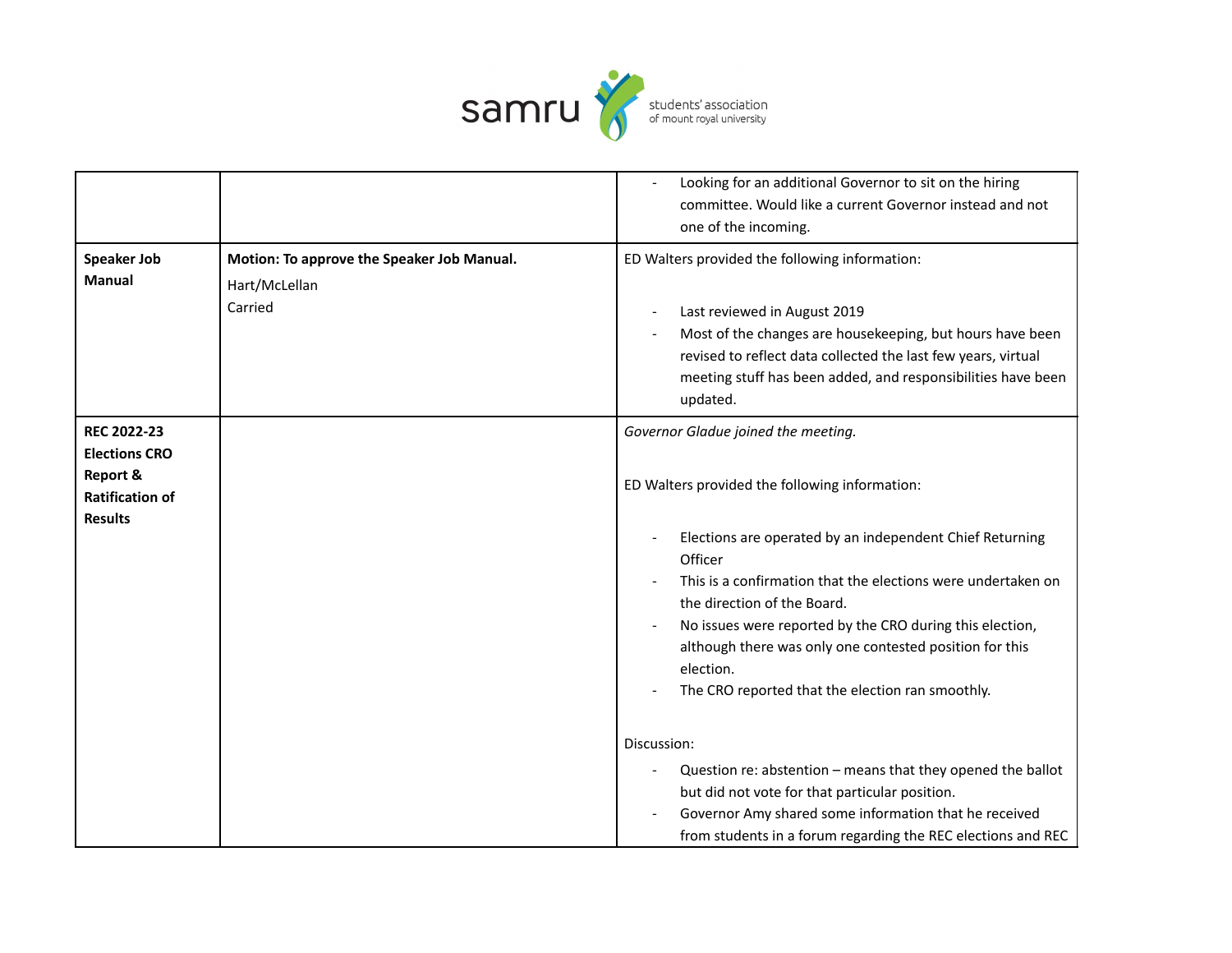

|                                                           | positions in general. ED Walters shared information on the    |
|-----------------------------------------------------------|---------------------------------------------------------------|
|                                                           | REC elections communications and marketing plan.              |
|                                                           | There was a discussion regarding where emails are going in    |
|                                                           | student's inboxes. There was a suggestion to send an email to |
|                                                           | students reminding them to check their promotions and junk    |
|                                                           | folders.                                                      |
|                                                           | Discussion re: link click rates. ED Walters provided          |
|                                                           | information about the mass email format and trying to keep    |
|                                                           | information brief and eye-catching.                           |
|                                                           | There was a suggestion to include interested Governors to     |
|                                                           | provide thoughts and ideas on REC elections marketing and     |
|                                                           | awareness.                                                    |
|                                                           |                                                               |
|                                                           |                                                               |
| Motion: To ratify the members' selection of the following |                                                               |
| people to be hired as the Representation Executive        |                                                               |
| Council members for the 2022-2023 year:                   |                                                               |
|                                                           |                                                               |
| - Joseph Nguyen, REC President                            |                                                               |
|                                                           |                                                               |
| - Tera Cardinal, REC VP External                          |                                                               |
| - Pamela Malec, REC VP Student Affairs                    |                                                               |
| - Yasmin Ahmed, REC VP Academic                           |                                                               |
| Siddiqui/Gladue                                           |                                                               |
| Carried                                                   |                                                               |
|                                                           |                                                               |
| Motion: To accept the 2022-23 REC Elections report of the |                                                               |
| <b>Chief Returning Officer.</b>                           |                                                               |
|                                                           |                                                               |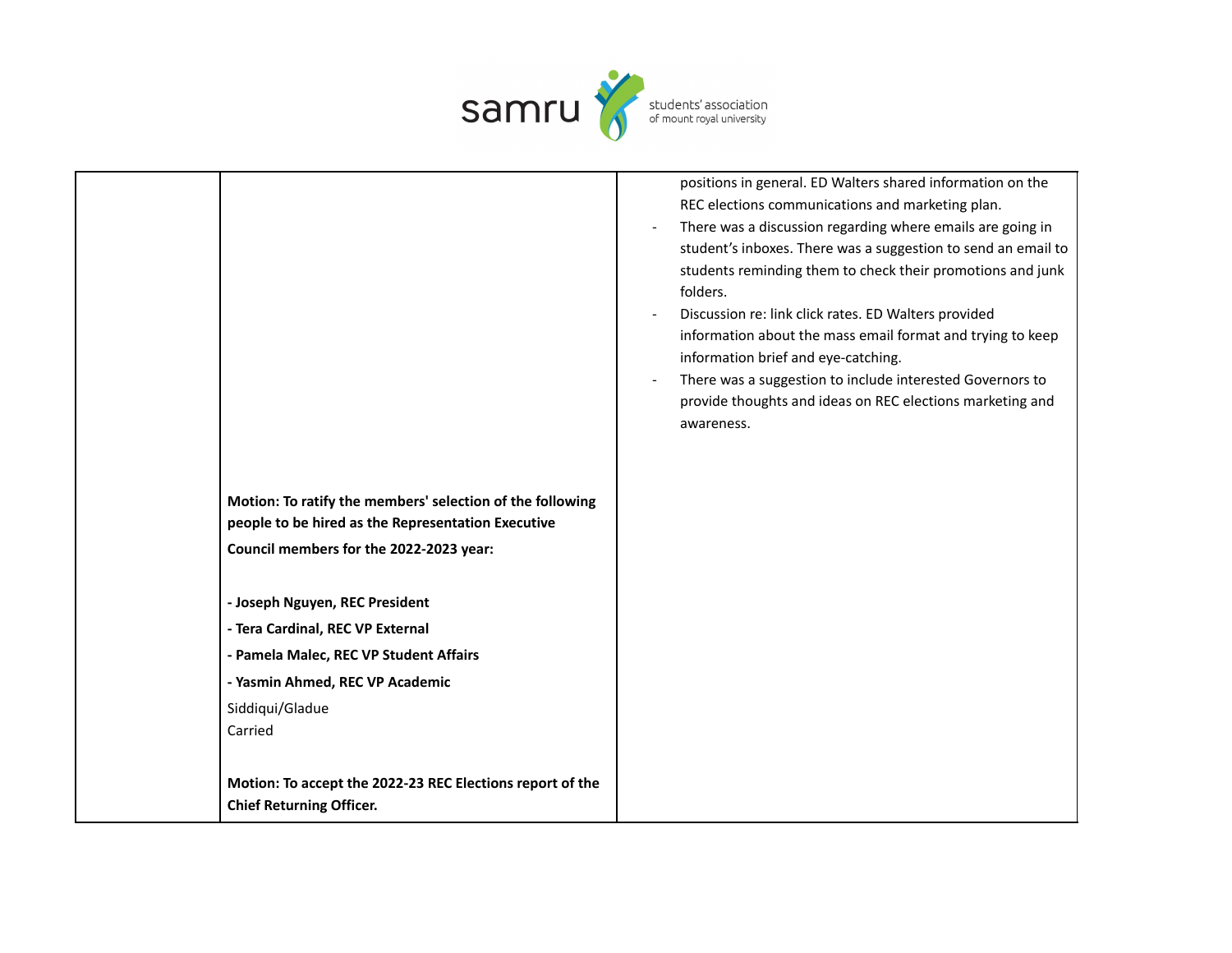

|                        | Tran/Barlaan<br>Carried                                                                                                   |                                                                                                                                                                                                                                                                                                                                                                                                                                                                                                                                                                                                                                               |
|------------------------|---------------------------------------------------------------------------------------------------------------------------|-----------------------------------------------------------------------------------------------------------------------------------------------------------------------------------------------------------------------------------------------------------------------------------------------------------------------------------------------------------------------------------------------------------------------------------------------------------------------------------------------------------------------------------------------------------------------------------------------------------------------------------------------|
| <b>CRO Appointment</b> | Motion: To appoint Shauna Hunter as SAMRU Chief<br>Returning Officer until August 31, 2023.<br>Kindrachuk/Tran<br>Carried | ED Walters noted that this is done annually. The recommendation is<br>re-appointment for our current CRO, who has been our CRO for many<br>years; she has extensive experience with SAMRU elections and<br>SAMRU election policies. Shauna is very objective and professional<br>throughout the elections process.                                                                                                                                                                                                                                                                                                                            |
| <b>REC Selection</b>   | Motion: To add to the June Board meeting agenda.                                                                          | ED Walters presented information to the Board:                                                                                                                                                                                                                                                                                                                                                                                                                                                                                                                                                                                                |
| <b>Process</b>         | Tran/Barlaan<br>Carried                                                                                                   | Review of process of electing REC members - delivered after<br>the Board received the CRO report.<br>ED Walters has included objective information around the<br>election process and potential hiring process for REC<br>members, highlighting several issues, voter turnout                                                                                                                                                                                                                                                                                                                                                                 |
|                        |                                                                                                                           | Discussion items:                                                                                                                                                                                                                                                                                                                                                                                                                                                                                                                                                                                                                             |
|                        |                                                                                                                           | It was suggested that we would have a higher turnout of<br>candidates if REC positions were found through a hiring<br>process. ED Walters responded that when SAMRU posts<br>coordinator positions, we receive an average of 30-40<br>applications. Last time we needed to hire a REC position, we<br>received over 10 applications - it was also noted that during<br>that hiring process, the successful applicant would have been<br>required to drop all but one class.<br>There was an idea to have a hybrid - hire some, elect some.<br>Or an idea where you go through an interview process before<br>being considered as a candidate. |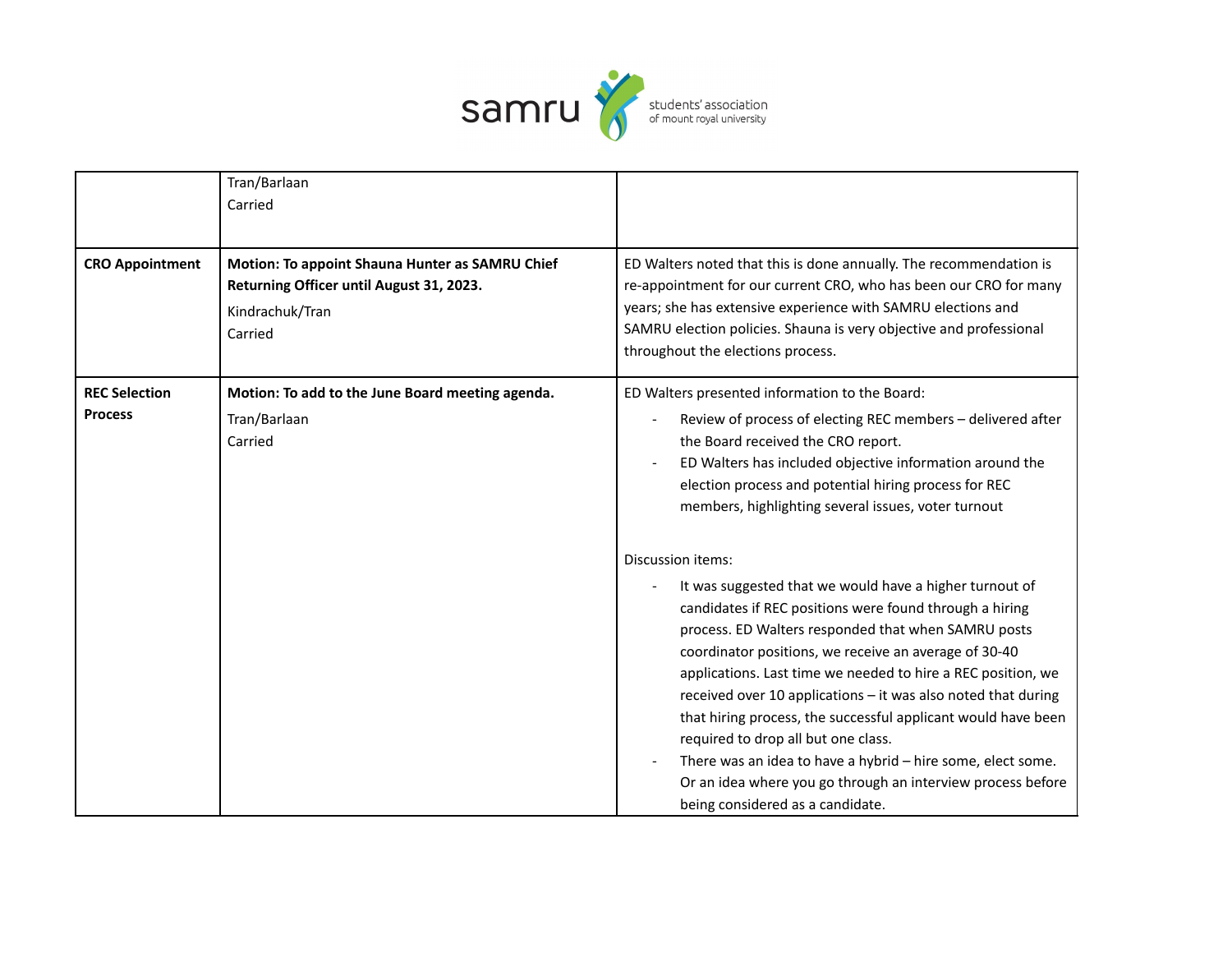

|  | There was a discussion around the current virtual<br>environment and student apathy.<br>It was discussed that the election process seems to attract<br>students in specific programs, such as Policy Studies, and a<br>hiring process could expand variety of applicants from other<br>programs across campus.<br>There was a discussion around barriers on submitting an                                                                                                                                                                                                                                                                                                                                                                                |
|--|----------------------------------------------------------------------------------------------------------------------------------------------------------------------------------------------------------------------------------------------------------------------------------------------------------------------------------------------------------------------------------------------------------------------------------------------------------------------------------------------------------------------------------------------------------------------------------------------------------------------------------------------------------------------------------------------------------------------------------------------------------|
|  | election application.<br>There was a note of the Board being the face of the<br>organization as opposed to REC; that shift has been<br>happening over the last year.                                                                                                                                                                                                                                                                                                                                                                                                                                                                                                                                                                                     |
|  | Governor Gladue left the meeting.                                                                                                                                                                                                                                                                                                                                                                                                                                                                                                                                                                                                                                                                                                                        |
|  | Continued discussion:                                                                                                                                                                                                                                                                                                                                                                                                                                                                                                                                                                                                                                                                                                                                    |
|  | Process: The Board would pass a motion to revise the bylaws,<br>which would be brought to the membership for<br>consideration at the next AGM. Last time major bylaw<br>changes were made, a lot of thought and documentation was<br>provided along with the recommendations.<br>There was a note made about this being a big undertaking for<br>the Board - hiring committees are a lot of work.<br>There was a suggestion to extend REC terms to two years -<br>this could allow for staggering of hiring. Some points were<br>made about potential issues<br>Consider what benefits the Board is receiving through having<br>REC members elected during an election - take those<br>benefits and compare them to the benefits of a hiring<br>process. |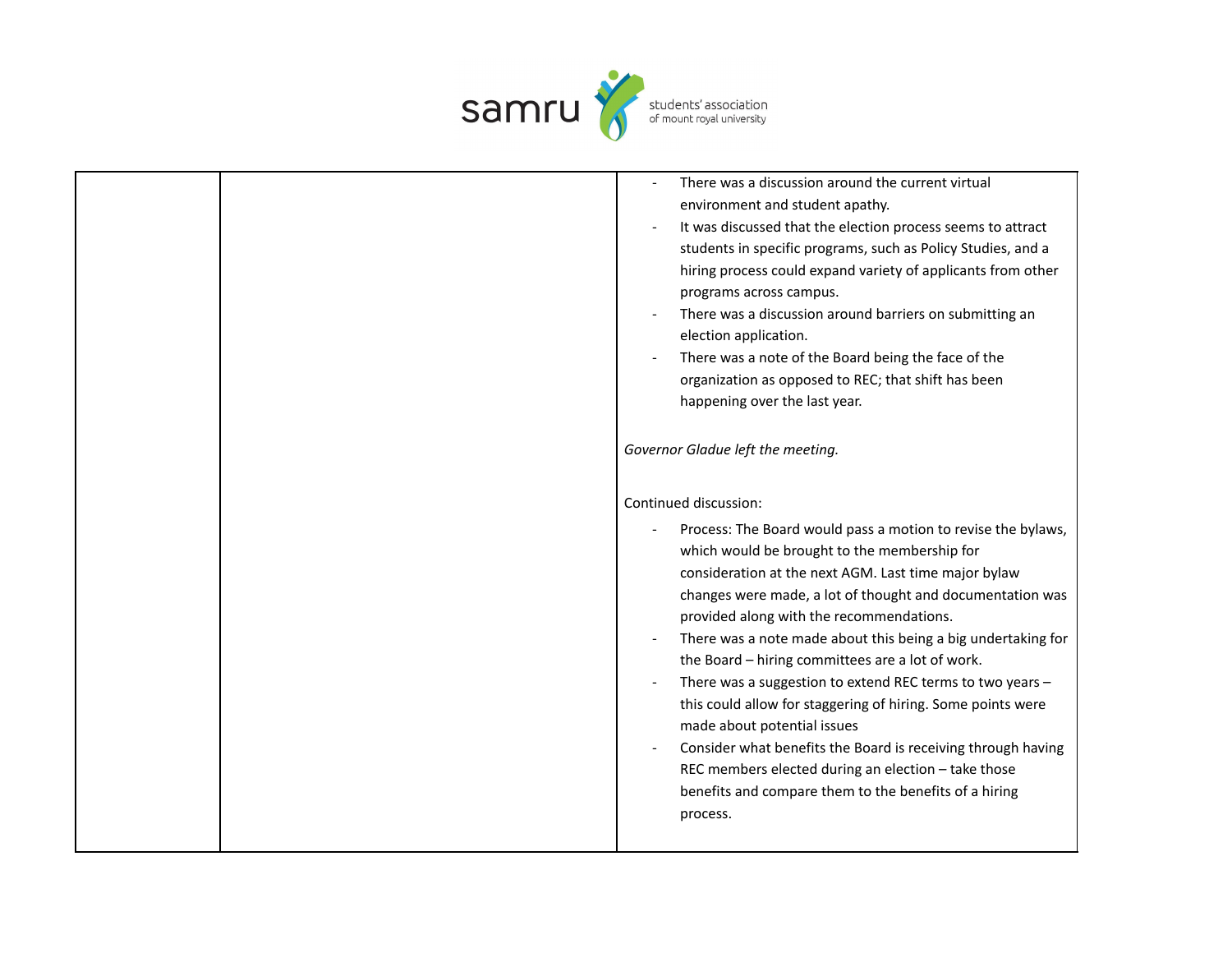

|                                                                           |                                                                                                                         | Governor Hart left the meeting.                                                                                                                                                                                                                               |
|---------------------------------------------------------------------------|-------------------------------------------------------------------------------------------------------------------------|---------------------------------------------------------------------------------------------------------------------------------------------------------------------------------------------------------------------------------------------------------------|
|                                                                           |                                                                                                                         | Action: Add to the June Board meeting agenda.                                                                                                                                                                                                                 |
|                                                                           |                                                                                                                         | ED Walters:<br>Hiring process models<br>REC elections costs in comparison to another model, such as<br>external recruiter<br>Expected applicant rates based on past REC hiring<br>committees and comparable position hiring processes<br>(SAMRU coordinators) |
| In-camera<br><b>Discussion</b>                                            | Motion: To go in camera.<br>Barlaan/Piche<br>Carried<br>Motion: To go out of camera.<br>Hart/Barlaan<br>Carried         | Governor Hart re-joined the meeting.                                                                                                                                                                                                                          |
| <b>Board Highlights</b><br><b>Video Review &amp;</b><br><b>Discussion</b> | Motion: That the Board approves extending the Board<br>Highlights Video project for an additional year.<br>Tran/Barlaan | Governor McLellan left the meeting.<br>ED Walters provided the following information:<br>Overview of the decision of the Board, as well as the Board<br>decision to pilot the project for one year and revisit.                                               |
|                                                                           | Carried                                                                                                                 |                                                                                                                                                                                                                                                               |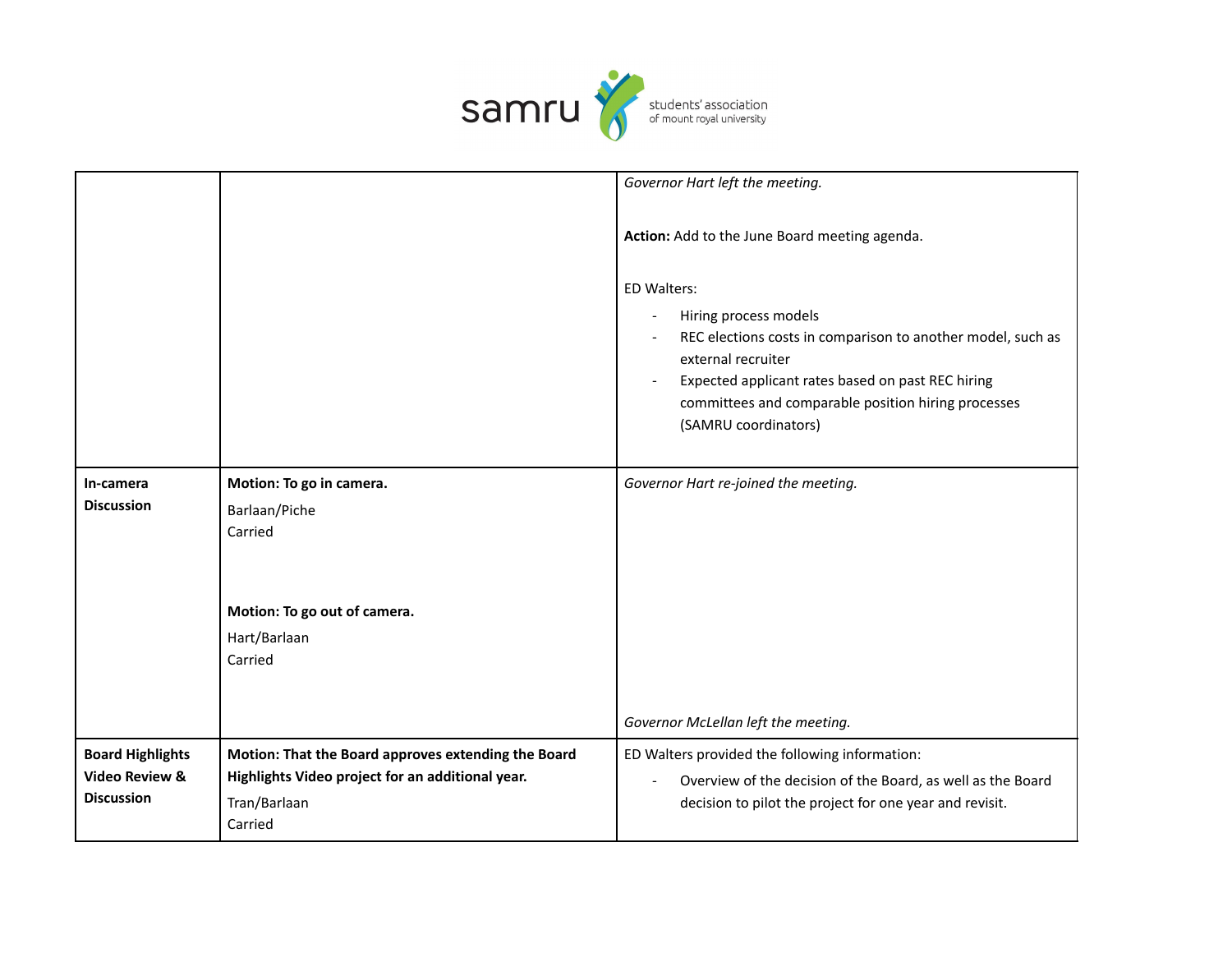

|                          | Action: Add to work group agenda.                                       | Background on the original purpose of the videos, including<br>promoting the Board and being accountable to the<br>membership during their online meeting times.<br>Data on viewership<br>Potential negative impacts of the videos                                                                                                                                                                                                                                                                                                                                                                                                                                                                                                                                    |
|--------------------------|-------------------------------------------------------------------------|-----------------------------------------------------------------------------------------------------------------------------------------------------------------------------------------------------------------------------------------------------------------------------------------------------------------------------------------------------------------------------------------------------------------------------------------------------------------------------------------------------------------------------------------------------------------------------------------------------------------------------------------------------------------------------------------------------------------------------------------------------------------------|
|                          |                                                                         | Discussion:<br>With the current reach, it appears we are putting a lot of<br>resources towards something that is not getting a lot of<br>reach.<br>Was there a goal of how many reaches the videos get? It was<br>noted that as a brand new project there was no benchmark.<br>This would establish the baseline.<br>There is value in the board having a face and participating in<br>the videos.<br>There could be advertisement opportunities for the board<br>within the videos.<br>Suggestion to keep statistics on likes, reactions, and<br>comments - we cross promote the videos and could track<br>through the individual stats.<br>Discussion re: rotating schedule or having a small committee<br>that we could provide additional media training/support. |
|                          |                                                                         | Governor Siddiqui left the meeting.                                                                                                                                                                                                                                                                                                                                                                                                                                                                                                                                                                                                                                                                                                                                   |
| <b>Investment Policy</b> | Motion: To approve the Investment Policy.<br>Hart/Kindrachuk<br>Carried | ED Walters presented the Investment Policy:<br>Minor changes to asset class mix<br>Additional power to investment manager for flexibility                                                                                                                                                                                                                                                                                                                                                                                                                                                                                                                                                                                                                             |